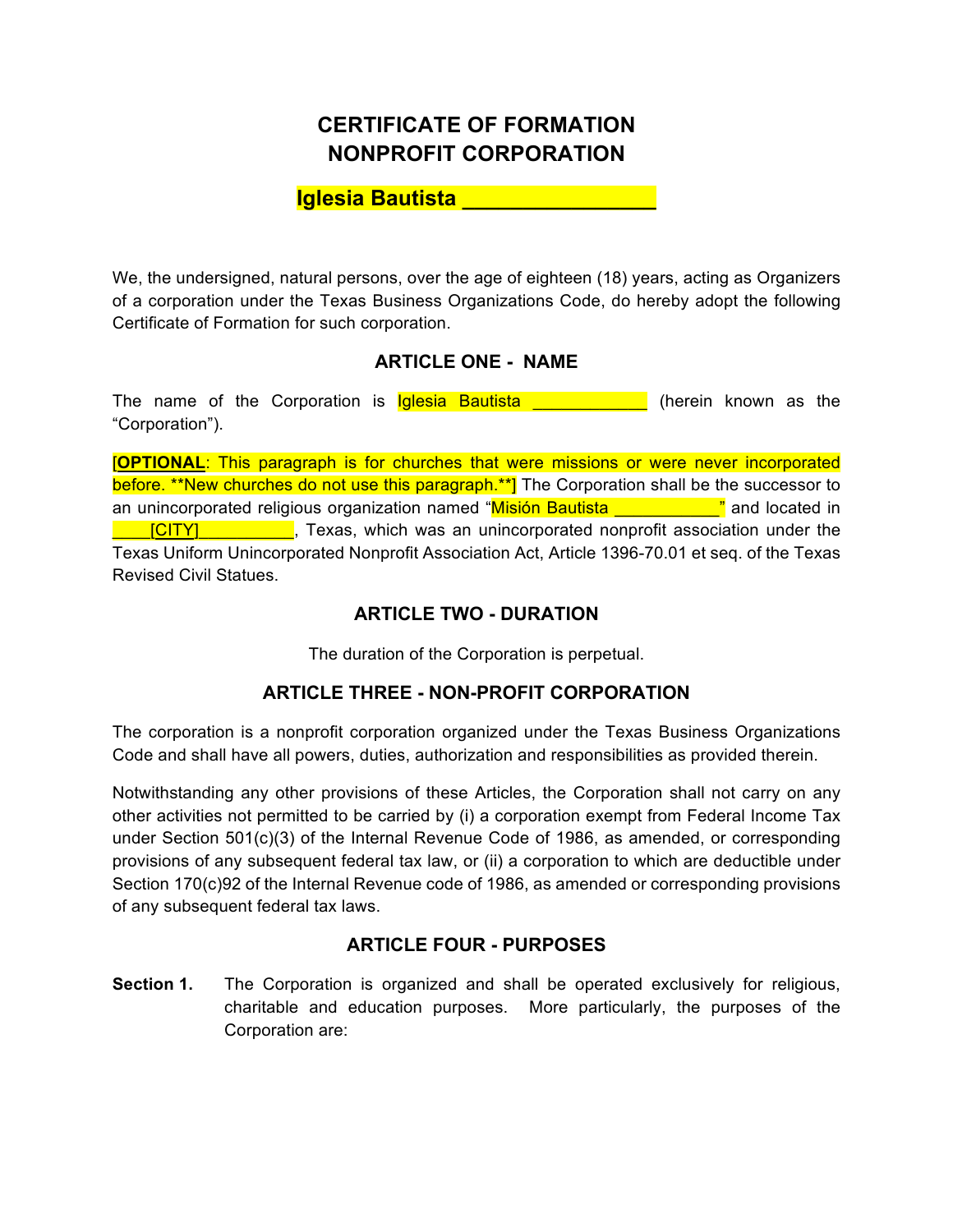To spread the gospel of Jesus Christ, encourage the worship of God among its members and attendants, and practice the Christian virtues inculcated in the Holy Scriptures.

- (a) The employ and discharge of ordained ministers of the Gospel, and others, to conduct and carry on religious services at the place of worship of the members of the Corporation, and elsewhere, and to collect and disburse any and all necessary funds for the maintenance for said Corporation and the accomplishment of its purposes.
- **Section 2.** The Corporation is also organized to promote, encourage, and foster any other similar religious, charitable and educational activities; to accept, hold, invest, reinvest and administer any gifts, legacies, bequests, devises, funds and property of any sort or nature, and to use, expend, or donate the income or principal thereof for, and to devote the same to the foregoing purposes of the Corporation; and to do any and all lawful acts and things which may be necessary, useful, suitable, or proper for the furtherance of and accomplishment of the purposes of this Corporation.
- **Section3.** In order to carry out the above stated purposes, the Corporation shall have all those powers set forth in the Texas Business Organizations Code, as it now exists or as it may hereafter be amended. The powers of the Corporation to promote the purposes set out above are limited and restricted in the following manner:
	- (a) No part of the net earnings of the Corporation shall inure to the benefit of or be distributable to its incorporators, officers, or other private persons, except that the Corporation shall be authorized and empowered to make payments and distributions (including reasonable compensation for services rendered to and for the Corporation) in furtherance of its purpose as set forth in these Articles.
	- (b) (i) In the event this Corporation is in any one year a "private foundation", as defined by Section 509(a) of the Internal Revenue Code of 1986, as amended or corresponding provisions of any subsequent federal tax laws, it shall be required to distribute its income for such taxable year at such time and in such manner as not to subject the foundation to taxation under Section 4941(d) of the Internal Revenue Code of 1986, as amended, or corresponding provisions of any subsequent federal tax laws; (ii) retaining any "excess business holdings" as defined by Section 4943(c) of the Internal Revenue Code of 1986, as amended, or corresponding provisions of any subsequent federal tax laws; (iii) making any investments in such manner as to subject the foundation to taxation under Section 4944 of the Internal Revenue Code of 1986, as amended or corresponding provisions of any subsequent federal tax laws; or (iv) making any taxable expenditures as defined in Section 4945(d) of the Internal Revenue Code of 1986, as amended or corresponding provisions of any subsequent federal tax laws.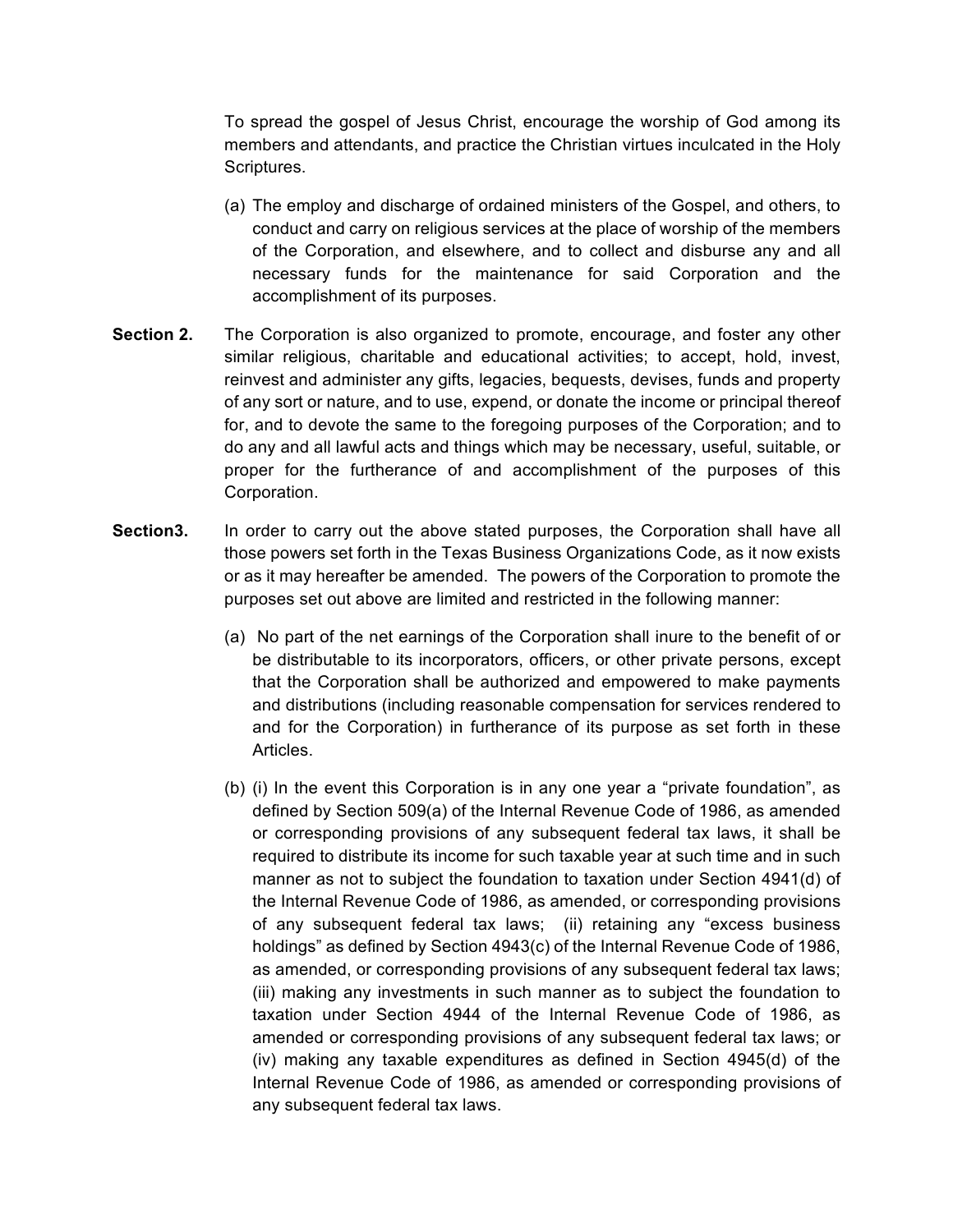(c) The Corporation shall not accept any gift or grant if the gift or grant contains major conditions which would restrict or violate any of the Corporation's religious, charitable or educational purposes.

## **ARTICLE FIVE - REGISTERED OFFICE AND REGISTERED AGENT**

The initial registered office of the Corporation shall be located at **\_\_\_[PHYSICAL ADDRESS\_\_,** Texas **[ZIP CODE]** (the mailing address is **FIMAILING ADDRESS]** and the name of the initial registered agent at such address shall be the **NAME OF REGISTERED AGENT** 

#### **ARTICLE SIX - MEMBERSHIP**

The Corporation shall have one or more classes of members. The number, qualification and relative rights of each class shall be as set forth in the Corporation's By-Laws. The management of the affairs of the corporation is vested in the members.

# **ARTICLE SEVEN - EFFECTIVENESS**

This document becomes effective when the document is filed by the Secretary of State.

# **ARTICLE EIGHT - IDEMNIFICATION**

To the maximum extent permitted or required by the Texas Business Organizations Code, as it now exists or as it may be amended in the future, the Corporation shall indemnify and advance expenses to persons who are officers, directors, employees, agents, or other persons identified therein, for amounts such persons pay directly. The Corporation shall not indemnify or advance expenses to such a person for any amount paid by a third party pursuant to a plan or contract or insurance.

## **ARTICLE NINE - DISSOLUTION**

In the event the Corporation ceases to exist any remaining assets shall be conveyed to a similar non-profit organization qualifying for tax exempt status under Section 501(c)(3) of the Internal Revenue Code of 1986, as amended, or as they may hereafter be amended, preferably the Baptist Association to which the Corporation belongs, the Hispanic Baptist Convention of Texas and/or the Baptist General Convention of Texas, or their successors.

## **ARTICLE TEN - CONSTRUCTION**

All references in this Certificate of Formation to status, regulations, or other sources of legal authority shall refer to the authorities cited, or their successors, as they may be amended from time to time.

# **ARTICLE ELEVEN - ORGANIZERS**

The Organizers have been authorized to execute this Certificate of Formation by consent of a majority of members of the unincorporated association.